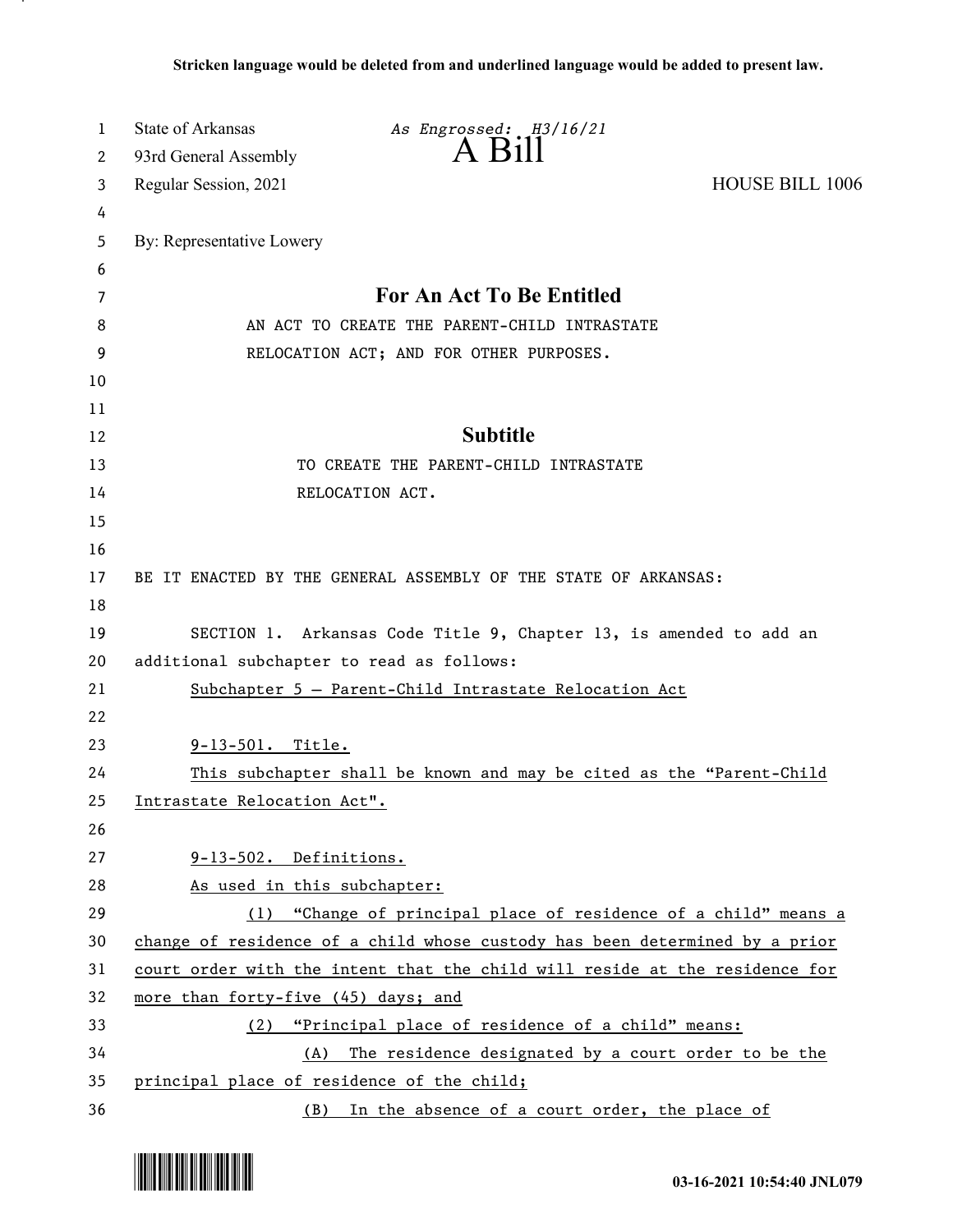As Engrossed: H3/16/21 HB1006

| 1              | residence of the child to which the parents have expressly agreed in writing |  |  |
|----------------|------------------------------------------------------------------------------|--|--|
| 2              | to be the principal place of residence of the child; or                      |  |  |
| 3              | (C) In the absence of a court order or an express                            |  |  |
| 4              | agreement in written form by the parents of the child determining the        |  |  |
| 5              | principal place of residence of the child, either:                           |  |  |
| 6              | The place of residence where the child has<br>(i)                            |  |  |
| $\overline{7}$ | resided with a custodial parent for six (6) consecutive months; or           |  |  |
| 8              | (ii) The place of residence where the child has                              |  |  |
| 9              | resided from birth with a custodial parent, if the child is under six (6)    |  |  |
| 10             | months of age.                                                               |  |  |
| 11             |                                                                              |  |  |
| 12             | 9-13-503. Limitations.                                                       |  |  |
| 13             | This subchapter applies only to the intrastate relocation of a child.        |  |  |
| 14             |                                                                              |  |  |
| 15             | 9-13-504. Petition to relocate.                                              |  |  |
| 16             | (a) The relocating custodial parent shall file a petition to change          |  |  |
| 17             | the principal place of residence of a child if:                              |  |  |
| 18             | (1) A court has awarded custody of the child to the relocating               |  |  |
| 19             | custodial parent or joint custody of the child to both parents; and          |  |  |
| 20             | (2) The intended new principal place of residence of the child               |  |  |
| 21             | is more than seventy-five (75) miles from the current principal place of     |  |  |
| 22             | residence of the child.                                                      |  |  |
| 23             | $(b)(1)$ A petition to change the principal place of residence of a          |  |  |
| 24             | child filed by the relocating custodial parent shall include the following   |  |  |
| 25             | information, if known:                                                       |  |  |
| 26             | The intended new principal place of residence of the<br>(A)                  |  |  |
| 27             | child, including the specific street address;                                |  |  |
| 28             | The mailing address of the intended new principal<br>(B)                     |  |  |
| 29             | place of residence of the child, if not the same as the street address;      |  |  |
| 30             | The telephone number or numbers at the new principal<br>(C)                  |  |  |
| 31             | place of residence of the child;                                             |  |  |
| 32             | (D) If applicable, the name, address, and telephone number                   |  |  |
| 33             | of the school to be attended by the child;                                   |  |  |
| 34             | The date of the intended change of principal place of<br>(E)                 |  |  |
| 35             | residence of the child;                                                      |  |  |
| 36             | A statement of the specific reasons for the proposed<br>(F)                  |  |  |

03-16-2021 10:54:40 JNL079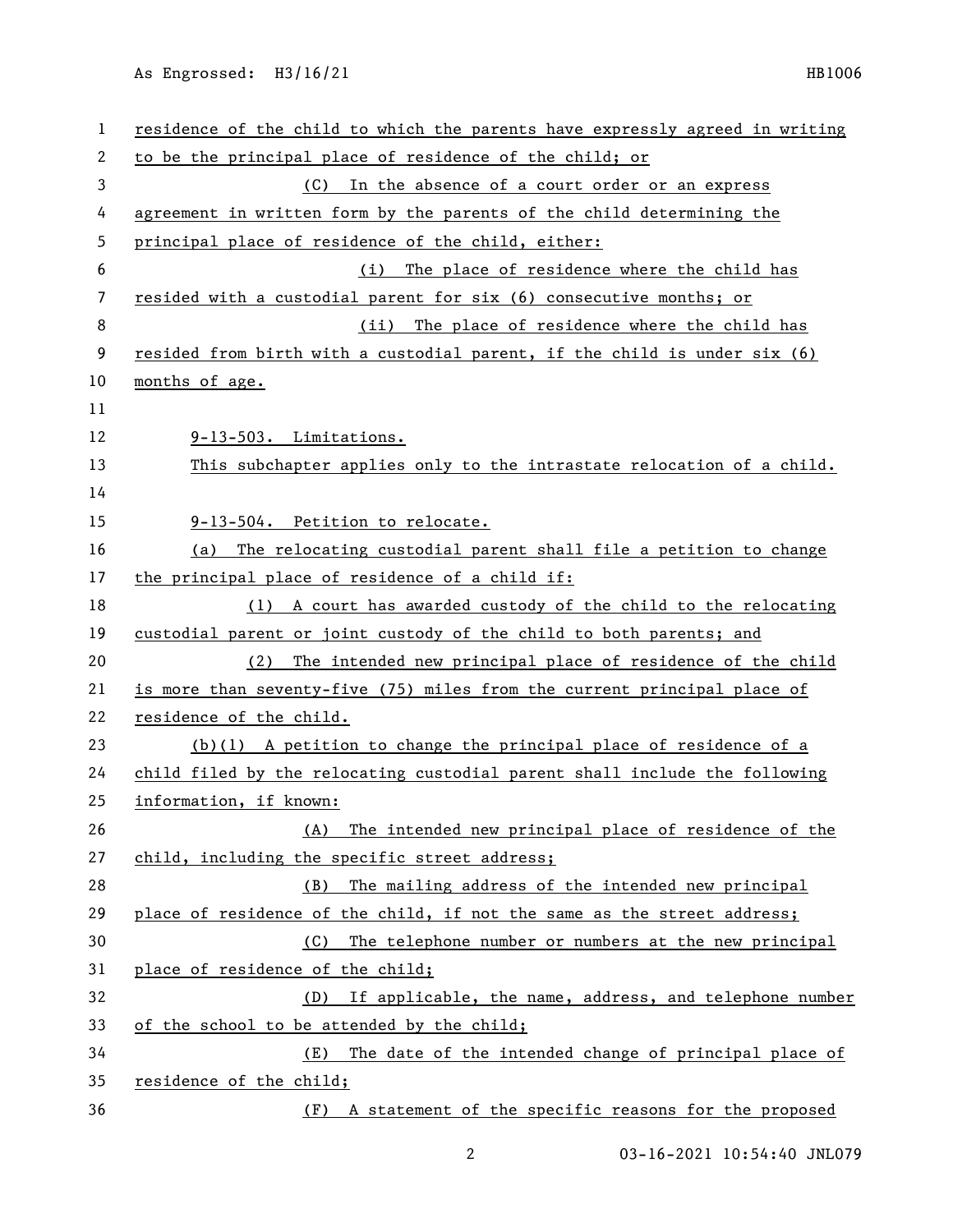As Engrossed: H3/16/21 HB1006

| 1  | change of principal place of residence of the child;                             |  |  |
|----|----------------------------------------------------------------------------------|--|--|
| 2  | (G) A proposal for a revised schedule of custody of or                           |  |  |
| 3  | visitation with the child, if appropriate; and                                   |  |  |
| 4  | A warning order to the nonrelocating parent that<br>(H)                          |  |  |
| 5  | unless the nonrelocating parent makes a formal written objection to the court    |  |  |
| 6  | concerning the petition to change the principal place of residence of the        |  |  |
| 7  | child within thirty (30) calendar days of receipt of the notice the petition     |  |  |
| 8  | may be granted by the court.                                                     |  |  |
| 9  | (2) A petitioner who petitions the court to change the principal                 |  |  |
| 10 | place of residence of a child shall request within his or her petition that      |  |  |
| 11 | the information listed in subdivisions $(b)(1)(A) - (H)$ of this section be      |  |  |
| 12 | sealed by order of the court, otherwise the information listed in                |  |  |
| 13 | subdivisions $(b)(1)(A) - (H)$ of this section shall be redacted for purposes of |  |  |
| 14 | maintaining confidentiality of sensitive information.                            |  |  |
| 15 | (c) Notice of the petition to change the principal place of residence            |  |  |
| 16 | of the child shall be given by the relocating custodial parent to the            |  |  |
| 17 | nonrelocating parent in accordance with the Arkansas Rules of Civil              |  |  |
| 18 | Procedure.                                                                       |  |  |
| 19 | The relocating custodial parent has a continuing duty under this<br>(d)          |  |  |
| 20 | section to provide the information required under subsection (b) of this         |  |  |
| 21 | section to the court and the nonrelocating parent as that information becomes    |  |  |
| 22 | known.                                                                           |  |  |
| 23 | The relocating custodial parent's petition to change the principal<br>(e)        |  |  |
| 24 | place of residence of the child may be granted by the court if the:              |  |  |
| 25 | (1) Relocating custodial parent provides notice of the petition                  |  |  |
| 26 | in accordance with this section; and                                             |  |  |
| 27 | (2)(A) Nonrelocating parent who is entitled to joint custody of                  |  |  |
| 28 | or visitation with the child does not object to the petition within thirty       |  |  |
| 29 | (30) days of the date on which he or she receives notice of the petition and     |  |  |
| 30 | proper service has been verified and entered into the record of the court.       |  |  |
| 31 | (B) A nonrelocating parent who is incarcerated shall have                        |  |  |
| 32 | sixty (60) days to object to the petition.                                       |  |  |
| 33 | This section applies only to a case in which the court has<br>(f)                |  |  |
| 34 | awarded:                                                                         |  |  |
| 35 | Joint custody of a child to both parents; or<br>(1)                              |  |  |
| 36 | (2) A noncustodial parent visitation with a child.                               |  |  |

3 03-16-2021 10:54:40 JNL079